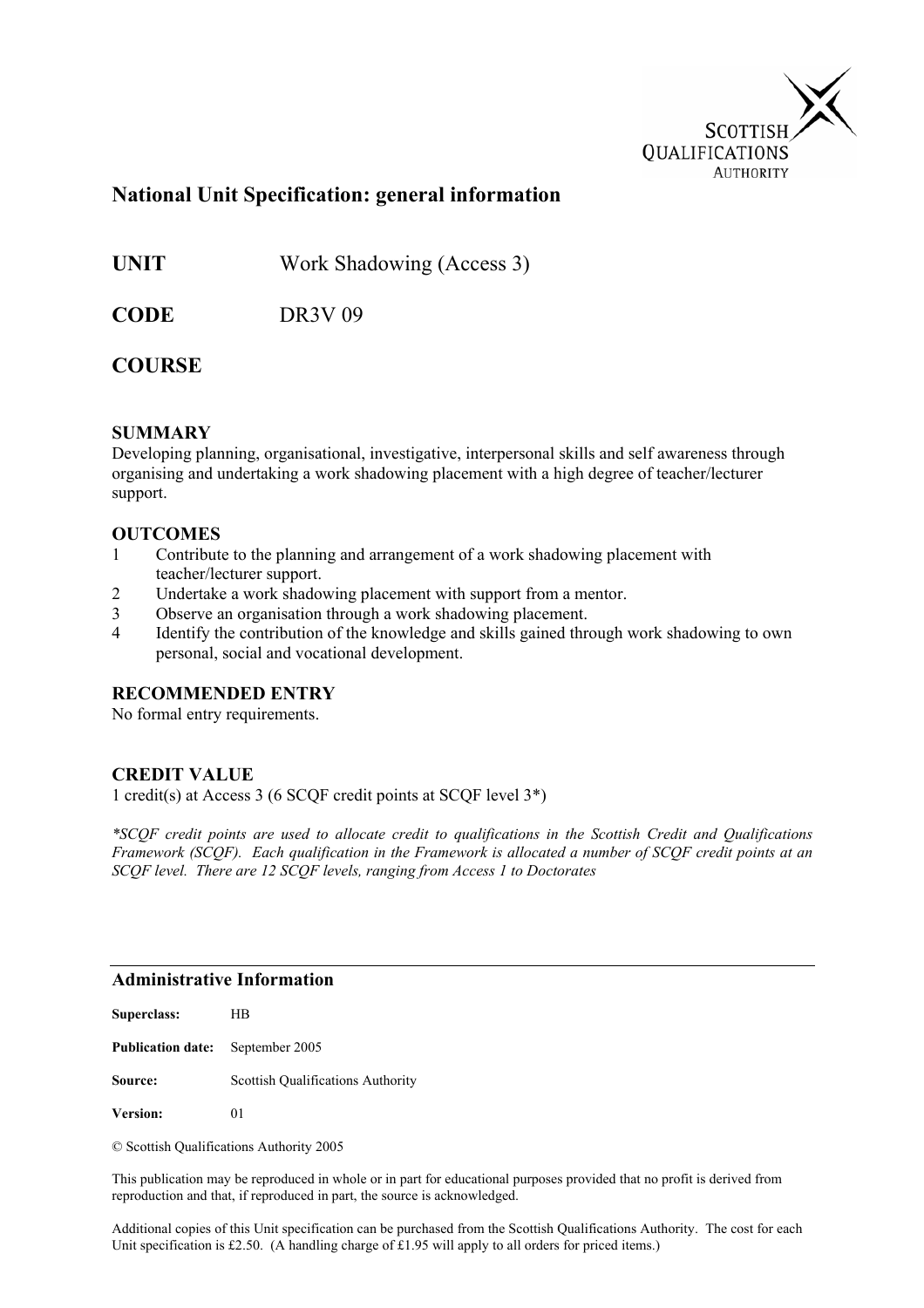# **National Unit Specification: general information (cont)**

**UNIT** Work Shadowing (Access 3)

### **CORE SKILLS**

Achievement of this Unit gives automatic certification of the following:

Complete Core Skill Problem Solving at Access 3 (SCQF level 3)

Core Skill component(s) None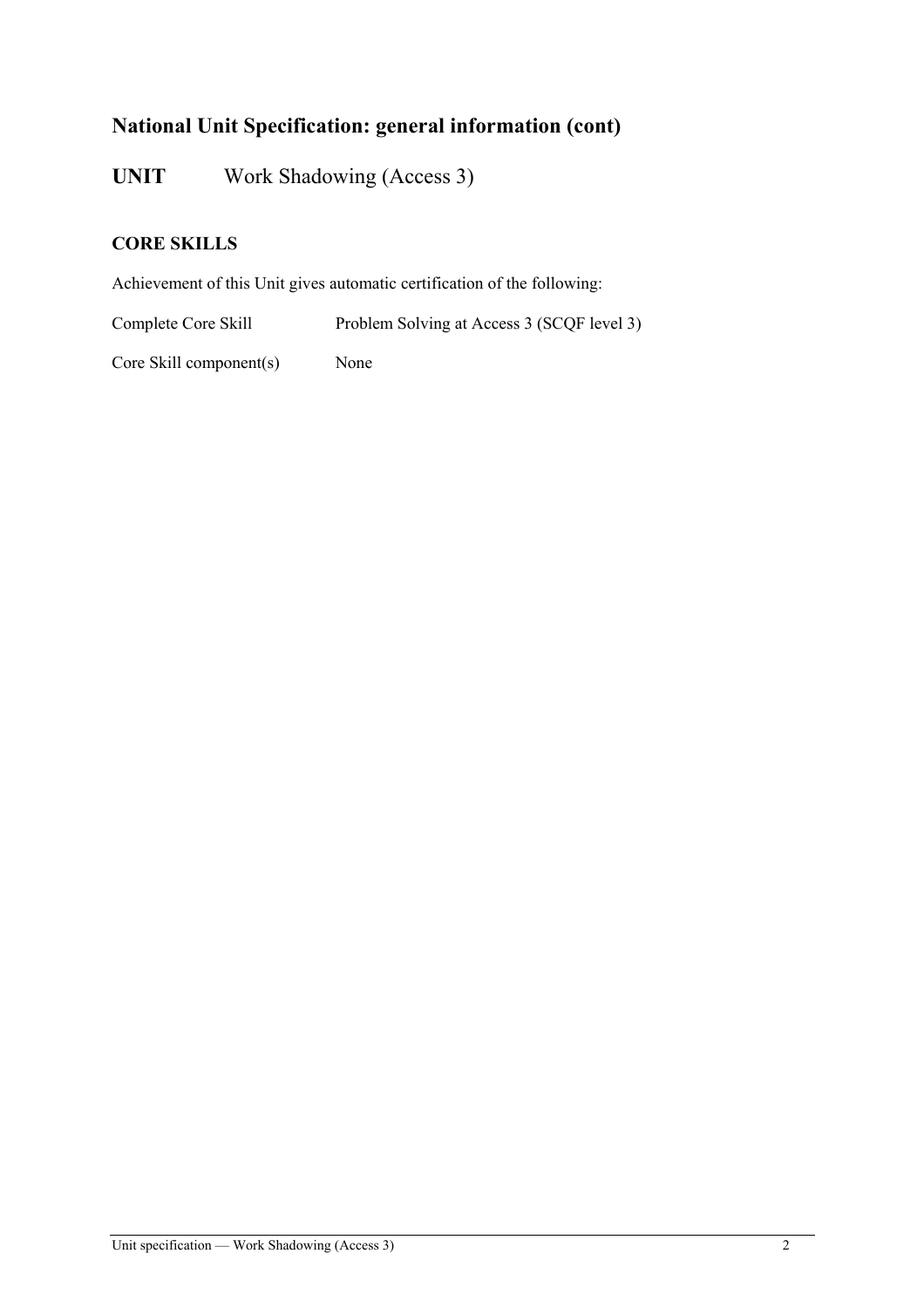# **National Unit Specification: statement of standards**

## UNIT Work Shadowing (Access 3)

Acceptable performance in this Unit will be the satisfactory achievement of the standards set out in this part of the Unit Specification. All sections of the statement of standards are mandatory and cannot be altered without reference to the Scottish Qualifications Authority.

#### **OUTCOME 1**

Contribute to the planning and arrangement of a work shadowing placement with teacher/lecturer support

#### **Performance Criteria**

- (a) Identify clearly through an initial self-assessment some qualities and skills.
- (b) Make effective use of information provided by the teacher/lecturer to aid the planning of a work shadowing placement.
- (c) Choose a work shadowing placement which matches own qualities and skills.
- (d) Devise and implement a step by step application process for the work shadowing placement, taking account of own and others' preferences.
- (e) Gather essential information accurately in preparation for the work shadowing placement.
- (f) Confirm arrangements clearly and accurately.

#### **OUTCOME 2**

Undertake a work shadowing placement with support from a mentor

#### **Performance Criteria**

- (a) Identify the mentor's role within the organisation.
- (b) Identify the skills and experience required by the mentor for his/her role within the organisation.
- (c) Describe briefly the interaction between the mentor and other people within the organisation.

#### **OUTCOME 3**

Observe an organisation through a work shadowing placement

#### **Performance Criteria**

- (a) Describe briefly the structure of the organisation.
- (b) Identify the aims and objectives of the organisation.
- (c) Describe briefly the place of the organisation within the relevant job family.
- (d) Identify career opportunities within the job family described.

#### **OUTCOME 4**

Identify the contribution of the knowledge and skills gained through work shadowing to own personal, social and vocational development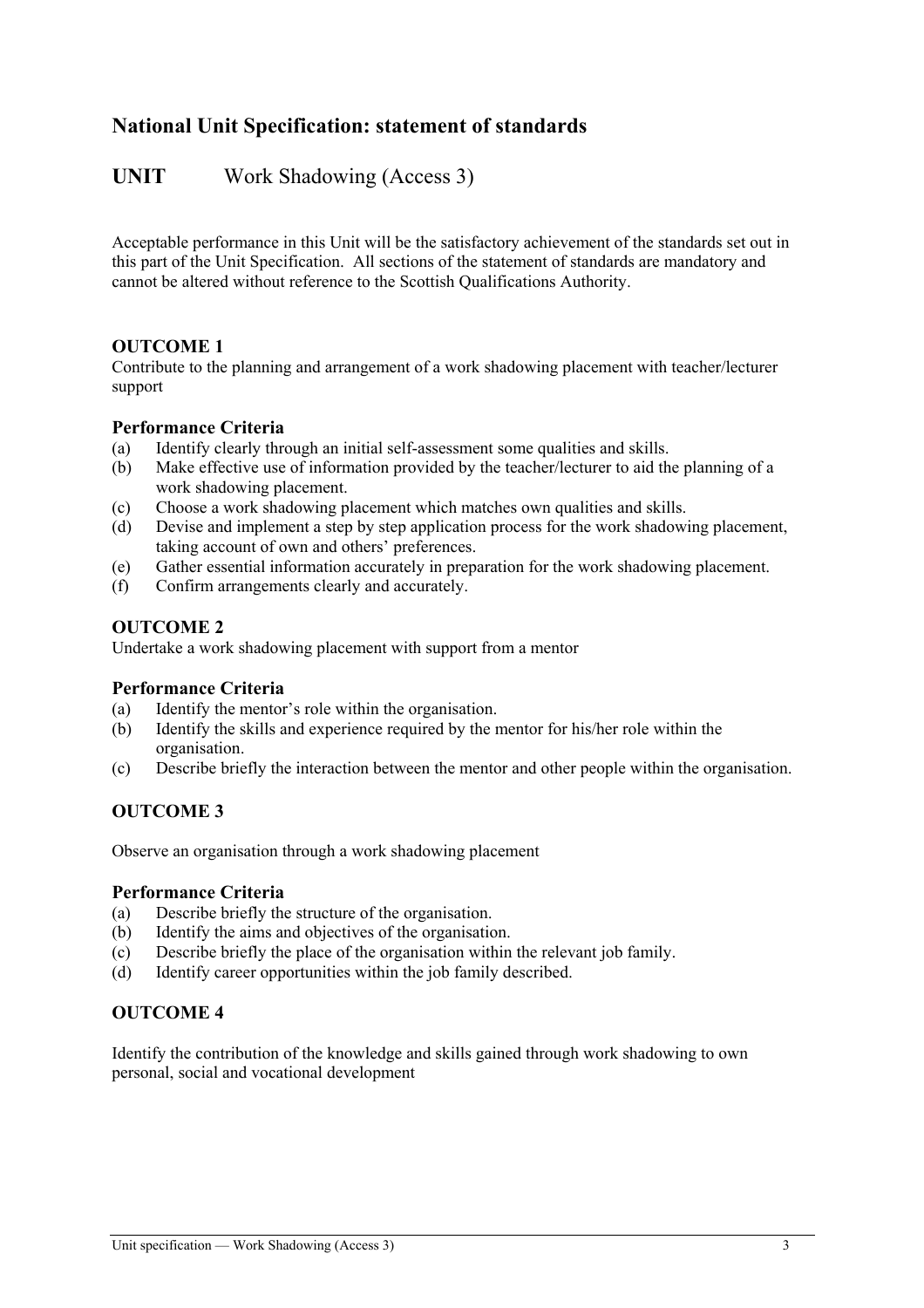# **National Unit Specification: statement of standards (cont)**

**UNIT** Work Shadowing (Access 3)

#### **Performance Criteria**

- (a) Re-examine the initial self-assessment in terms of personal strengths and weaknesses and update as appropriate.
- (b) Respond to comments made in the mentor's report in a positive and constructive manner.
- (c) Express clearly feelings and reactions to the work shadowing placement.
- (d) Review your application process and identify clearly strengths and weaknesses within it.
- (e) Identify learning gained and relate this to future personal, social and vocational targets.

#### **EVIDENCE REQUIREMENTS FOR THIS UNIT**

Written or recorded oral evidence which demonstrates attainment in all Outcomes and Performance Criteria for one work shadowing placement.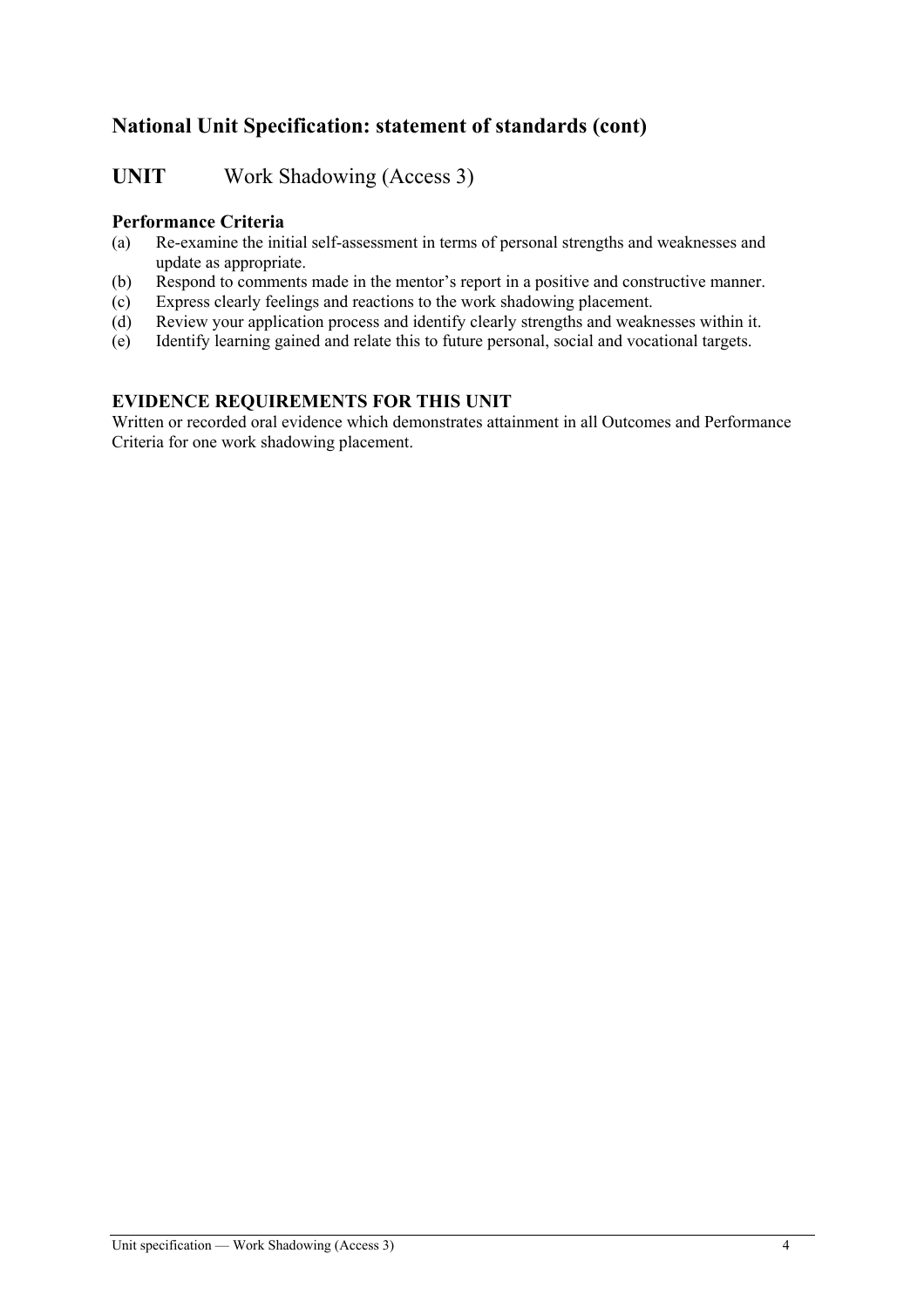## **National Unit Specification: support notes**

### UNIT Work Shadowing (Access 3)

This part of the Unit Specification is offered as guidance. The support notes are not mandatory.

While the exact time allocated to this Unit is at the discretion of the centre, the notional design length is 40 hours.

#### **GUIDANCE ON THE CONTENT AND CONTEXT FOR THIS UNIT**

Corresponding to Outcomes 1–4:

1 The candidate, working independently and with the assistance of the teacher/lecturer, should draw up an action plan which highlights the general and specific objectives of the work shadow placement. The plan should detail the sequence of events that will lead up to the actual placement. The candidate should highlight how this placement may assist him/her to make future career choices. Throughout, the candidate should be encouraged to develop interactive skills, interviewing techniques and information recording.

Prior to the placement, the candidate should contact his/her chosen mentor and gather information on the type of organisation, structure of the organisation and his/her mentor's remit within the organisation. The candidate should be encouraged to keep a detailed record of correspondence with the mentor. The candidate should also approach the mentor's organisation to arrange a period of work shadowing which should total no less than 18 hours.

The candidate's centre and the mentor's organisation should be clear on details such as the duration of the placement, health and safety issues and any matters of business which require confidentiality.

The role of the teacher/lecturer should be limited to support and assistance in areas where the candidate may require a more formal approach made to the mentor and his/her organisation. The teacher/lecturer should ensure that the student has collated information to a standard which meets performance criterion (e). The teacher/lecturer should also ensure that the candidate is competent to undertake the work shadowing placement.

2 It must be emphasised to the candidate that the work of Outcome 1 is of crucial importance to the successful achievement of Outcome 2. The candidate should be encouraged to arrange with the mentor that a period of each day is set aside for a formal discussion to reinforce any informal interaction which has occurred.

The candidate should seek evidence of the mentor's position within the organisation and his/her main tasks, responsibilities, skills and qualifications. In addition to the key elements of the role of the mentor, the candidate should be encouraged to take note of any unusual or additional tasks which the mentor has to undertake. The candidate should also observe instances of mentor contact with other people within the organisation.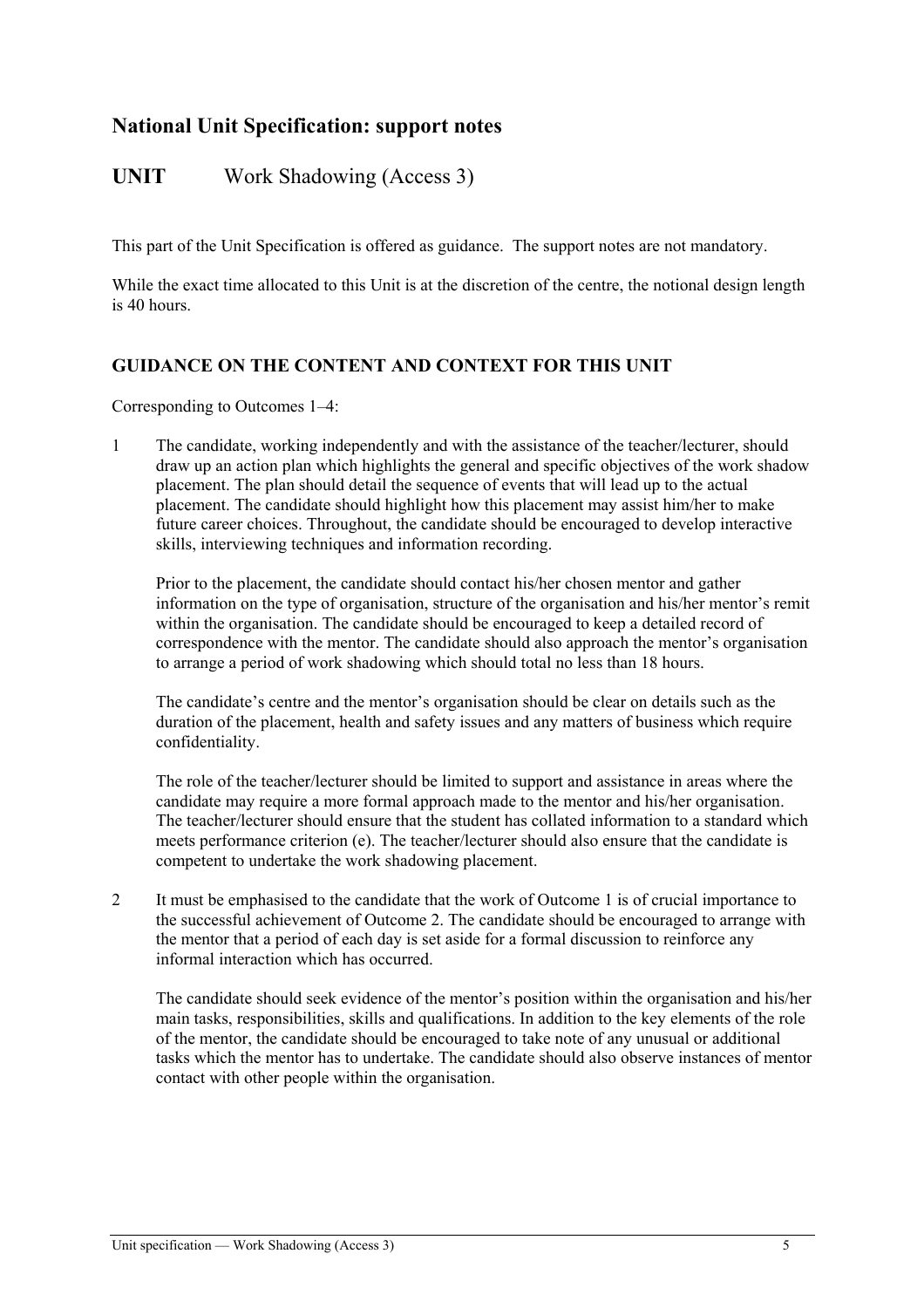# **National Unit Specification: support notes (cont)**

## **UNIT** Work Shadowing (Access 3)

- 3 The candidate should observe and listen to the mentor attentively, asking questions for information and clarification when required. The candidate should also ask for information on the general structure and operation of the mentor's organisation, and the mentor's career opportunities within the organisation.
- 4 During and after the work shadowing placement, the candidate should be given the opportunity to assess his/her personal feelings and reactions. The candidate should identify areas which have contributed to the achievement of the personal development targets set before the placement.

The candidate should also re-examine expectations formed before the placement and record experiences and impressions which differed. The candidate should be in a position to identify personal skills which would be valued by the placement organisation.

Candidates should be encouraged to bring together the self knowledge and other learning acquired during the Unit to formulate future action plans for education, training and career.

#### **GUIDANCE ON LEARNING AND TEACHING APPROACHES FOR THIS UNIT**

Corresponding to Outcomes 1–4:

1 Induction to the Unit including explanation of its key features and establishing working relationships.

Involving candidates in decision making is valuable for personal development as well as being a powerful motivating factor. In this Unit candidates should be given a high degree of teacher/lecturer support but this should not preclude negotiation on selection of placement and methods of making arrangements.

Individual and group exercises to enable candidates to assess his/her own capabilities, skills and interests in relation to work should be carried out. Instruction on current health and safety at work legislation, appropriateness of dress, behaviour, etc. should all be considered prior to the work shadowing placement.

Choice of work shadowing placement should be made after consideration of print materials, videos and/or other relevant media, experiences of group members, visits to workplaces, speakers, etc.

Communication skills can be integrated into this phase of the Unit through letter/email writing, telephoning, interviews, composition of curriculum vitae, etc. Thus the candidate may learn how to operate effectively in formal situations. Equally as important are informal networks possible sources of information such as friends and family. Teachers/lecturers may exploit such aspects by allowing candidates to brief and debrief one another in small groups.

2–3 The candidate should record experiences as they occur in log sheets or a diary and should be encouraged to monitor his/her own progress.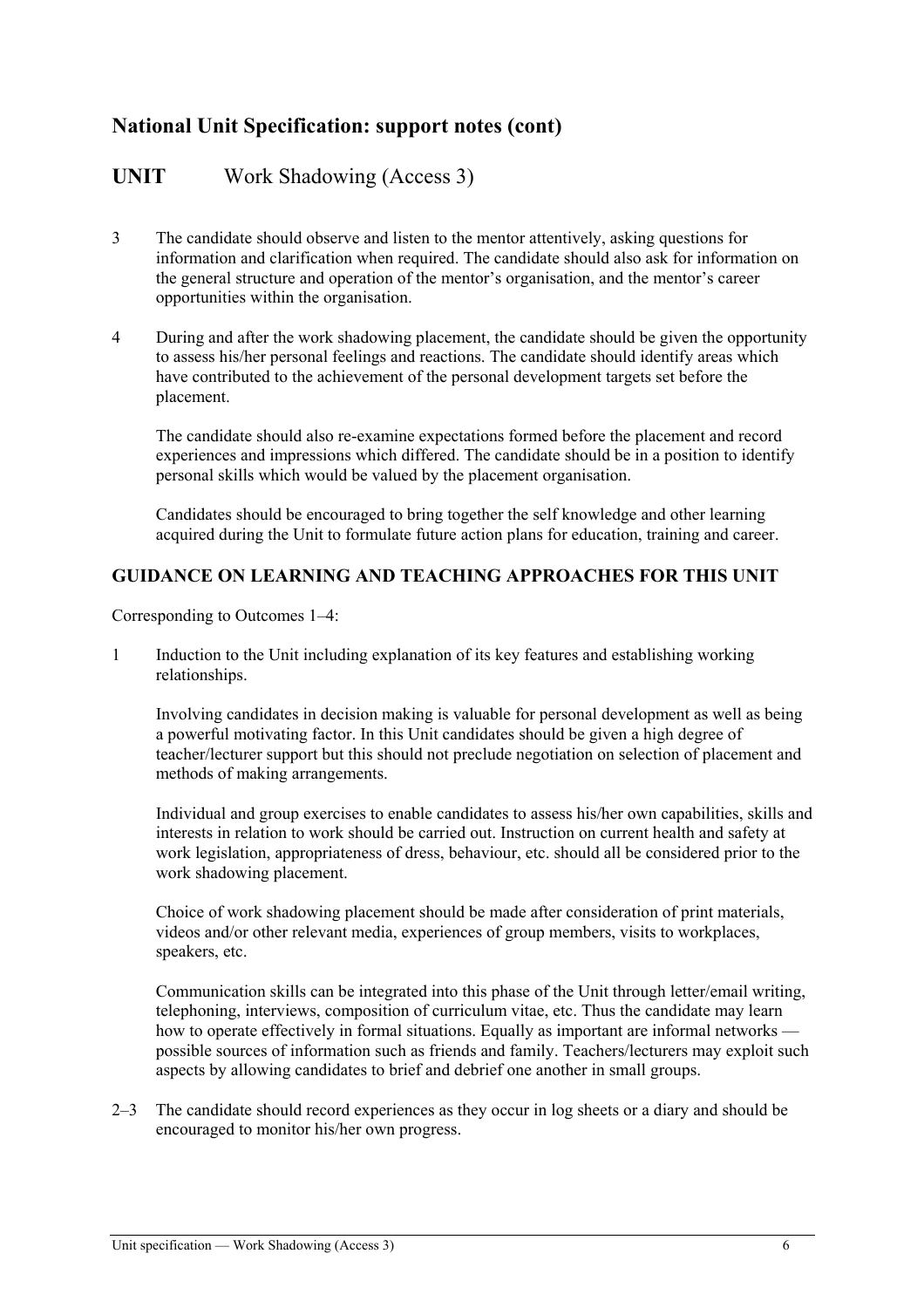# **National Unit Specification: support notes (cont)**

## **UNIT** Work Shadowing (Access 3)

The teacher/lecturer should visit the candidate during the work shadowing placement and assess the situation. In many areas of work shadowing the teacher/lecturer's knowledge may not exceed that of the candidate. It is important to recognise this limitation and for the teacher/lecturer to play a supportive role.

All learning activities should be designed to develop personal, social and vocational skills. Initially the role of the teacher/lecturer is to offer support and guidance to the candidate. However, the candidate must have the opportunity to do things for him/herself, to make choices and decisions, to interact with others and to try out new activities and new roles in a climate which feels safe.

4 In a short interview with the candidate the teacher/lecturer can discuss the observations and interactions throughout the Unit and the feelings of the candidate towards these. Teachers/lecturers should not prompt performance but should create an atmosphere and framework within which the candidate is encouraged to speak openly about his/her progress towards the defined targets, his/her feelings and reactions in relation to his/her experience and the contribution which the learning activities have made towards his/her personal and social development.

#### **GUIDANCE ON APPROACHES TO ASSESSMENT FOR THIS UNIT**

During the Unit the candidate is required to contribute to the planning and to complete a work shadowing placement during which he/she should assemble a folder of assessment evidence in relation to Outcomes. Personal interviews are central to the assessment and should be used to explore the candidate's experiences in the work shadowing placement in relation to the stated Performance Criteria.

The teacher/lecturer may conduct personal interviews with individual candidates or with groups, as appropriate. Candidates may also carry out recorded interviews with each other where appropriate. The interviews should take place on an ongoing basis throughout the Unit and should draw on relevant evidence from the candidate's assessment folder.

Centres may use the Instruments of Assessment which are considered by teachers/lecturers to be the most appropriate. Examples of Instruments of Assessment which could be used are as follows:

Corresponding to Outcomes 1–4:

- 1 Personal interview drawing on evidence from planning and self-assessment sheets.
- 2 Personal interview drawing on evidence from log sheets and reports from the mentor and teacher/lecturer.
- 3 Personal interview drawing on evidence from log sheets and reports from the mentor and teacher/lecturer.
- 4 Personal interview using review sheet.